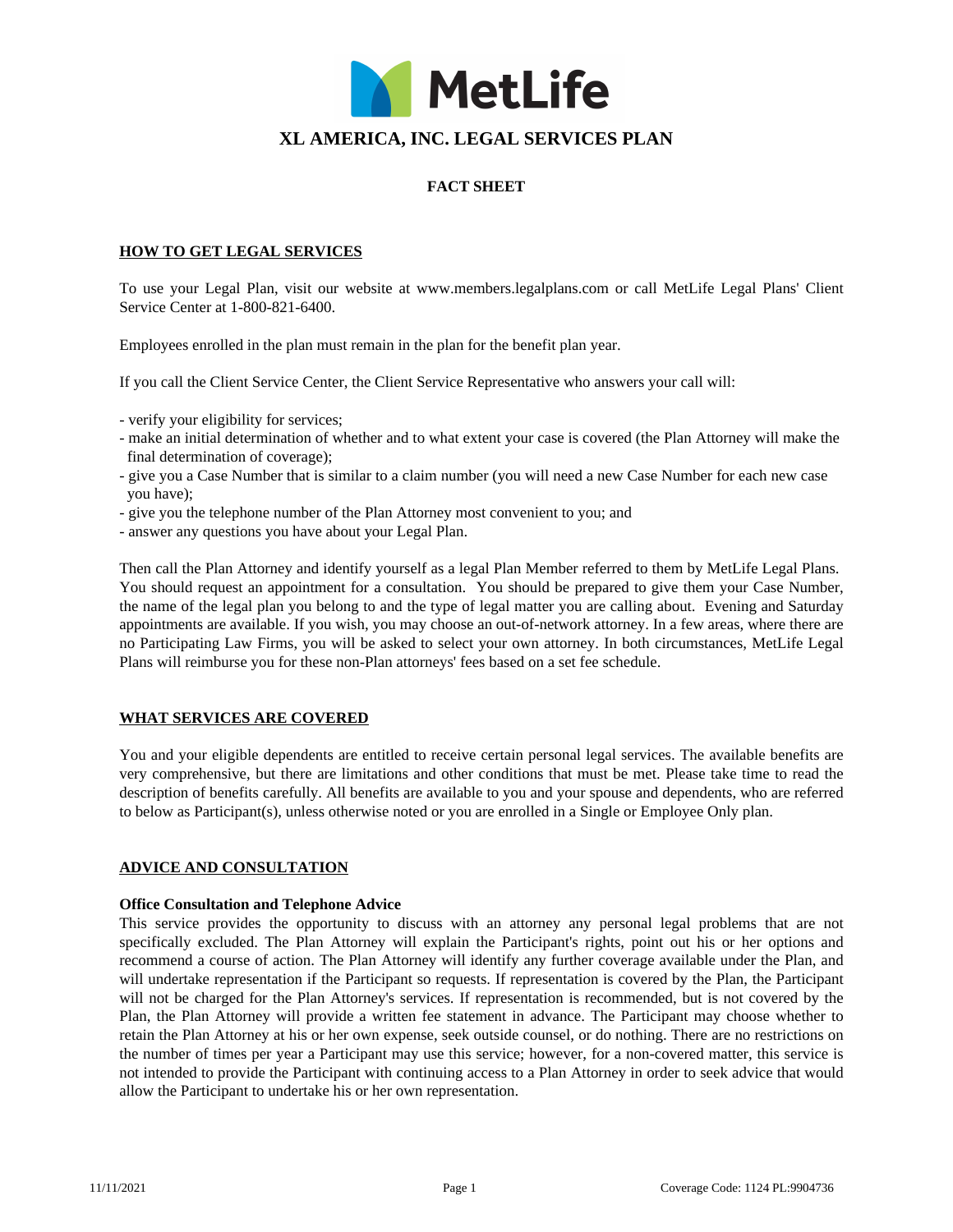# **CONSUMER PROTECTION**

### **Consumer Protection Matters**

This service covers the Participant as a plaintiff, for representation, including trial, in disputes over consumer goods and services where the amount being contested exceeds the small claims court limit in that jurisdiction and is documented in writing. This service does not include disputes over real estate, construction, insurance or collection activities after a judgment.

### **Personal Property Protection**

This service covers counseling the Participant over the phone or in the office on any personal property issue such as consumer credit reports, contracts for the purchase of personal property, consumer credit agreements or installment sales agreements. Counseling on pursuing or defending small claims actions is also included. The service also includes reviewing any personal legal documents and preparing promissory notes, affidavits and demand letters.

#### **Small Claims Assistance**

This service covers counseling the Participant on prosecuting a small claims action; helping the Participant prepare documents; advising the Participant on evidence, documentation and witnesses; and preparing the Participant for trial. The service does not include the Plan Attorney's attendance or representation at the small claims trial, collection activities after a judgment or any services relating to post-judgment actions.

### **DEBT MATTERS**

#### **Debt Collection Defense**

This service provides Participants with an attorney's services for negotiation with creditors for a repayment schedule and to limit creditor harassment, and representation in defense of any action for personal debt collection, tax agency debt collection, foreclosure, repossession or garnishment, up to and including trial if necessary. It includes a motion to vacate a default judgment. It does not include counter, cross or third party claims; bankruptcy; any action arising out of family law matters, including support and post-decree issues; or any matter where the creditor is affiliated with the Sponsor or Employer.

#### **Identity Management Services**

This service provides the Participant with access to LifeStages Identity Management Services provided by CyberScout, LLC. These services include both Proactive Services when the Participant believes their personal data has been compromised as well as Resolution Services to assist the Participant in recovering from account takeover or identity theft with unlimited assistance to fix issues, handle notifications, and provide victims with credit and fraud monitoring. Theft Support, Fraud Support, Recovery and Replacement services are covered by this service. For more information on identity theft protection, please visit http://www.legalplans-idtheft.com/.

#### **Identity Theft Defense**

This service provides the Participant with consultations with an attorney regarding potential creditor actions resulting from identity theft and attorney services as needed to contact creditors, credit bureaus and financial institutions. It also provides defense services for specific creditor actions over disputed accounts. The defense services include limiting creditor harassment and representation in defense of any action that arises out of the identity theft such as foreclosure, repossession or garnishment, up to and including trial if necessary. The service also provides the Participant with online help and information about identity theft and prevention. It does not include counter, cross or third party claims; bankruptcy; any action arising out of family law matters, including support and post-decree issues; or any matter where the creditor is affiliated with the Sponsor or Employer.

#### **Personal Bankruptcy or Wage Earner Plan**

This service covers the Plan Member and spouse in pre-bankruptcy planning, the preparation and filing of a personal bankruptcy or Wage Earner petition, and representation at all court hearings and trials. This service is not available if a creditor is affiliated with the Sponsor or Employer, even if the Plan Member or spouse chooses to reaffirm that specific debt.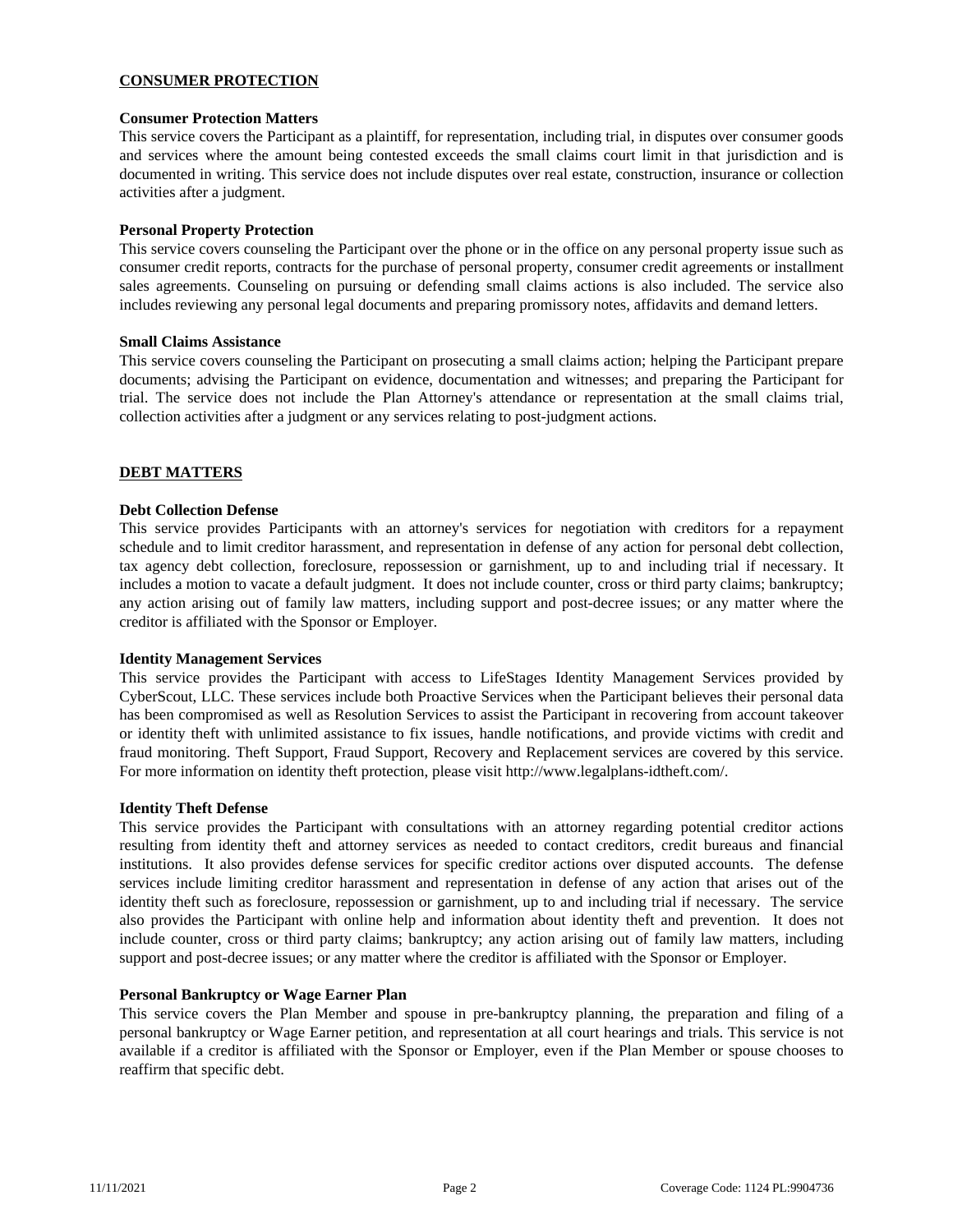# **Tax Audits**

This service covers reviewing tax returns and answering questions the IRS or a state or local taxing authority has concerning the Participant's tax return; negotiating with the agency; advising the Participant on necessary documentation; and attending an IRS or a state or local taxing authority audit. The service does not include prosecuting a claim for the return of overpaid taxes or the preparation of any tax returns.

### **DEFENSE OF CIVIL LAWSUITS**

### **Administrative Hearing Representation**

This service covers Participants in defense of civil proceedings before a municipal, county, state or federal administrative board, agency or commission. It includes the hearing before an administrative board or agency over an adverse governmental action. It does not apply where services are available or are being provided by virtue of an insurance policy. It does not include family law matters, post judgment matters or litigation of a job-related incident.

### **Civil Litigation Defense**

This service covers the Participant in defense of an arbitration proceeding or civil proceeding before a municipal, county, state or federal administrative board, agency or commission, or in a trial court of general jurisdiction. It does not apply where services are available or are being provided by virtue of an insurance policy. It does not include family law matters, post judgment matters, matters with criminal penalties or litigation of a job-related incident. Services do not include bringing counterclaims, third party or cross claims.

### **Incompetency Defense**

This service covers the Participant in the defense of any incompetency action, including court hearings when there is a proceeding to find the Participant incompetent.

### **DOCUMENT PREPARATION**

### **Affidavits**

This service covers preparation of any affidavit in which the Participant is the person making the statement.

#### **Deeds**

This service covers the preparation of any deed for which the Participant is either the grantor or grantee.

#### **Demand Letters**

This service covers the preparation of letters that demand money, property or some other property interest of the Participant, except an interest that is an excluded service. It also covers mailing them to the addressee and forwarding and explaining any response to the Participant. Negotiations and representation in litigation are not included.

#### **Document Review**

This service covers the review of any personal legal document of the Participant, such as letters, leases or purchase agreements.

#### **Elder Law Matters**

This service covers counseling the Participant over the phone or in the office on any personal issues relating to the Participant's parents as they affect the Participant. The service includes reviewing documents of the parents to advise the Participant of the effect on the Participant. The documents include Medicare or Medicaid materials, prescription plans, leases, nursing home agreements, powers of attorney, living wills and wills. The service also includes preparing deeds involving the parents when the Participant is either the grantor or grantee; and preparing promissory notes involving the parents when the Participant is the payor or payee.

#### **Mortgages**

This service covers the preparation of any mortgage or deed of trust for which the Participant is the mortgagor. This service does not include documents pertaining to business, commercial or rental property.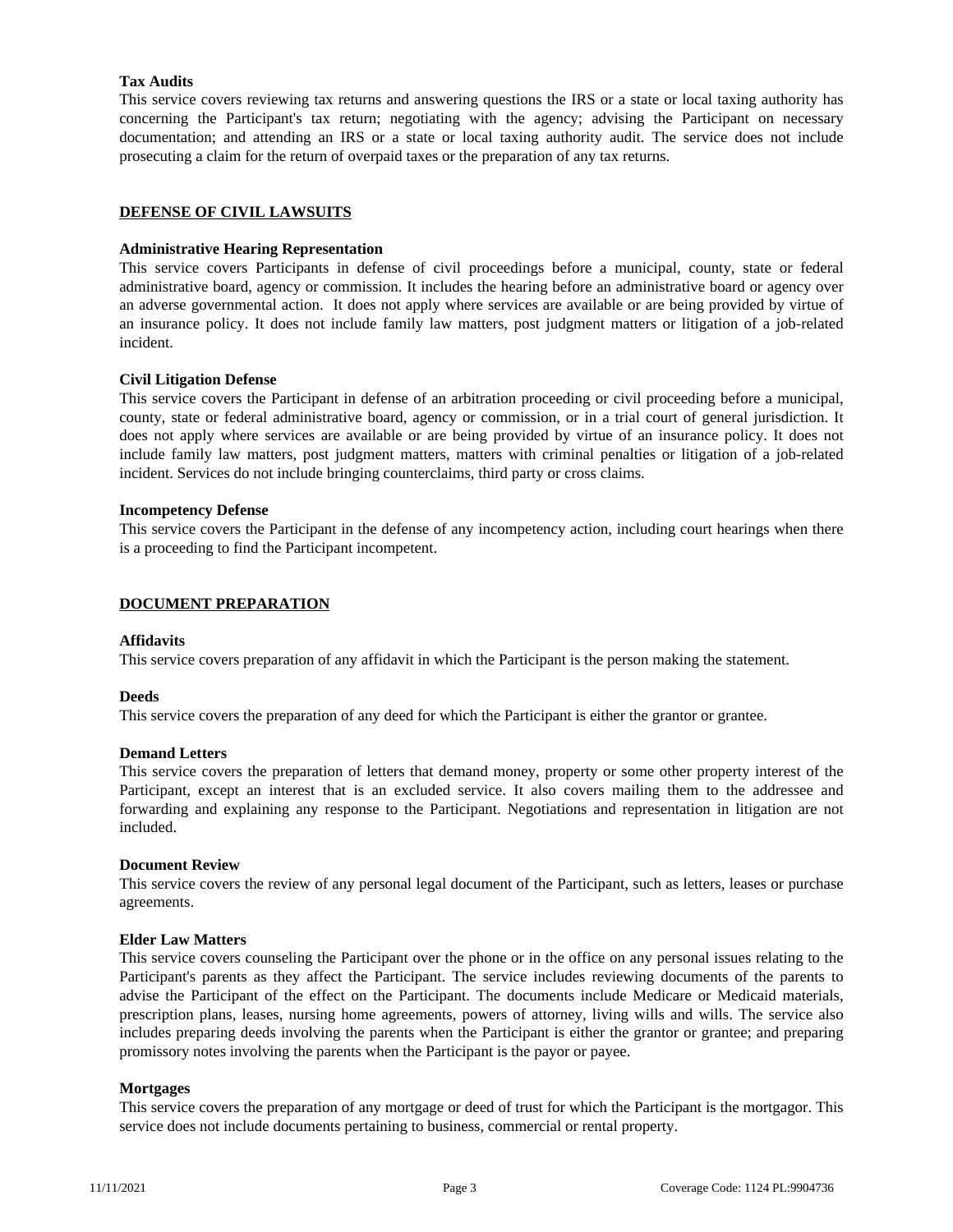### **Promissory Notes**

This service covers the preparation of any promissory note for which the Participant is the payor or payee.

### **FAMILY LAW**

### **Adoption and Legitimization (Contested and Uncontested)**

This service covers all legal services and court work in a state or federal court for an adoption for the Plan Member and spouse. Legitimization of a child for the Plan Member and spouse, including reformation of a birth certificate, is also covered.

#### **Divorce, Dissolution and Annulment (Contested and Uncontested) - Twenty Hour Maximum**

This service is available to the Plan Member only, not to a spouse or dependents, for the first twenty hours of service. This service includes preparing and filing all necessary pleadings, motions and affidavits, drafting settlement agreements, and representation at the hearing or trial, whether the Plan Member is a plaintiff or a defendant. This service does not include disputes that arise after a decree is issued. It is the Plan Member's responsibility to pay fees beyond the first twenty hours.

### **Guardianship or Conservatorship (Contested and Uncontested)**

This service covers establishing a guardianship or conservatorship over a person and his or her estate when the Plan Member or spouse is being appointed as guardian or conservator. It includes obtaining a permanent and/or temporary guardianship or conservatorship, gathering any necessary medical evidence, preparing the paperwork, attending the hearing and preparing the initial accounting. This service does not include representation of the person over whom guardianship or conservatorship is sought, any annual accountings after the initial accounting, or terminating the guardianship or conservatorship once it has been established.

#### **Name Change**

This service covers the Participant for all necessary pleadings and court hearings for a legal name change.

#### **Prenuptial Agreement**

This service covers representation of the Plan Member and includes the negotiation, preparation, review and execution of a Prenuptial Agreement between the Plan Member and his or her fiance/partner prior to their marriage or legal union (where allowed by law). It does not include subsequent litigation arising out of a prenuptial agreement. The fiance/partner must either have separate counsel or waive his/her right to representation.

#### **Protection from Domestic Violence**

This service covers the Plan Member only, not the spouse or dependents, as the victim of domestic violence. It provides the Plan Member with representation to obtain a protective order, including all required paperwork and attendance at all court appearances. The service does not include representation in suits for damages, defense of any action, or representation for the offender.

### **IMMIGRATION**

#### **Immigration Assistance**

This service covers advice and consultation, preparation of affidavits and powers of attorney, review of any immigration documents and helping the Participant prepare for hearings.

#### **PERSONAL INJURY**

#### **Personal Injury (25% Network Maximum)**

Subject to applicable law and court rules, Plan Attorneys will handle personal injury matters (where the Participant is the plaintiff) at a maximum fee of 25% of the gross award. It is the Participant's responsibility to pay this fee and all costs.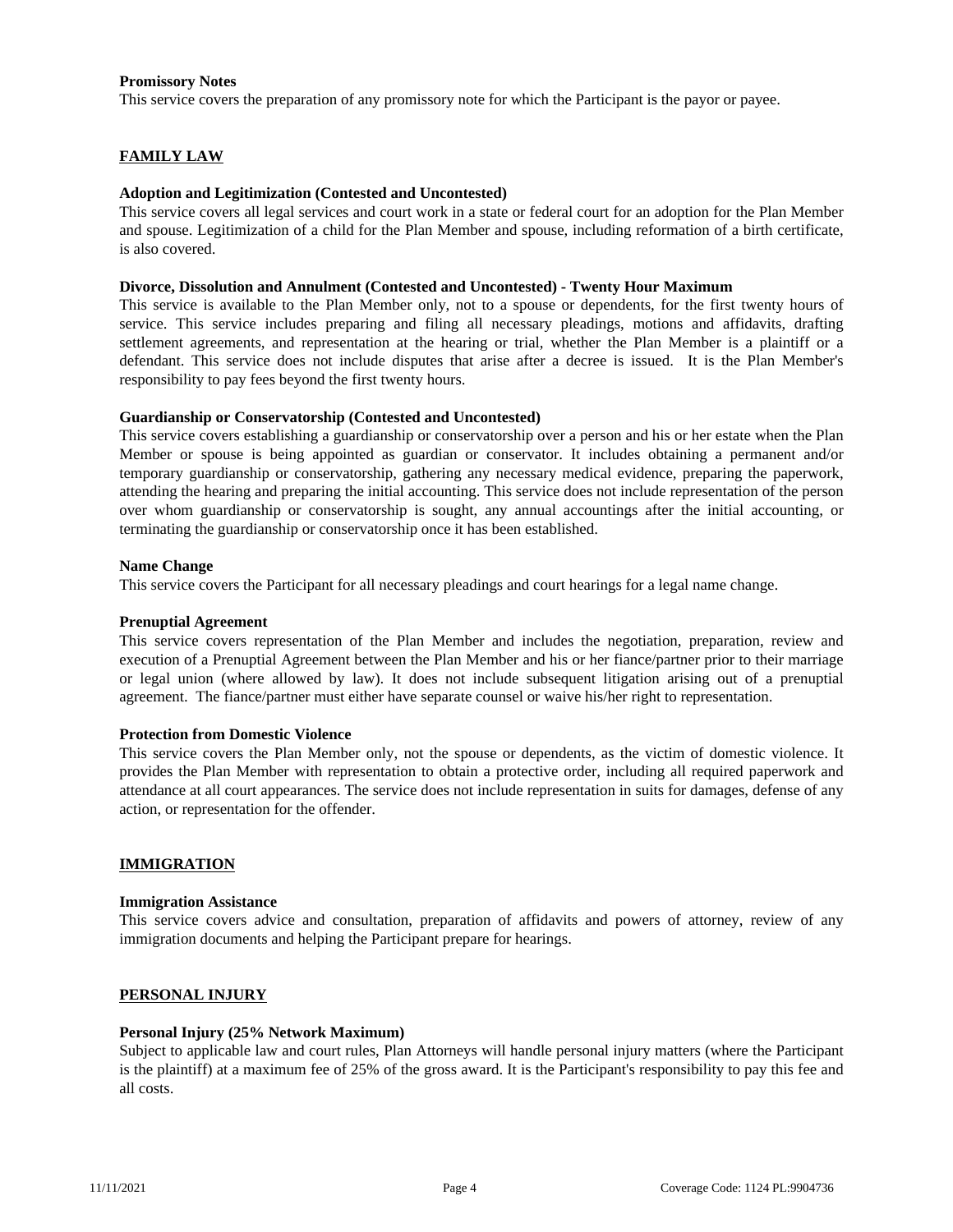# **REAL ESTATE MATTERS**

### **Boundary or Title Disputes**

This service covers negotiations and litigation arising from boundary or real property title disputes involving a Participant's residence, where coverage is not available under the Participant's homeowner or title insurance policies. The service includes filing to remove a mechanic's lien.

### **Eviction and Tenant Problems (Tenant Only)**

This service covers the Participant as a tenant for matters involving leases, security deposits or disputes with a residential landlord. The service includes eviction defense, up to and including trial. It does not include representation in disputes with other tenants or as a plaintiff in a lawsuit against the landlord, including an action for return of a security deposit.

### **Home Equity Loans**

This service covers the review or preparation of a home equity loan on the Participant's residence.

### **Property Tax Assessment**

This service covers the Participant for review and advice on a property tax assessment on the Participant's residence. It also includes filing the paperwork; gathering the evidence; negotiating a settlement; and attending the hearing necessary to seek a reduction of the assessment.

### **Refinancing of Residence**

This service covers the review or preparation, by an attorney representing the Participant, of all relevant documents (including the refinance agreement, mortgage and deed, and documents pertaining to title, insurance, recordation and taxation), which are involved in the refinancing of or obtaining a home equity loan on a Participant's residence. The benefit also includes attendance of an attorney at closing. This benefit includes obtaining a permanent mortgage on a newly constructed home. It does not include services provided by any attorney representing a lending institution or title company. The benefit does not include the refinancing of a property that is held for any rental, business, investment or income purpose.

#### **Sale or Purchase of Residence**

This service covers the review or preparation, by an attorney representing the Participant, of all relevant documents (including the construction documents for a new home, the purchase agreement, mortgage and deed, and documents pertaining to title, insurance, recordation and taxation), which are involved in the purchase or sale of a Participant's residence or of a vacant property to be used for building a residence. The benefit also includes attendance of an attorney at closing. It does not include services provided by any attorney representing a lending institution or title company. The benefit does not include the sale or purchase of a rental property, property held for business or investment or leases with an option to buy.

#### **Security Deposit Assistance (Tenant only)**

This service covers counseling the Participant as a tenant in recovering a security deposit from the Participant's residential landlord; reviewing the lease and other relevant documents; and preparing a demand letter to the landlord for the return of the deposit. It also covers assisting the Participant in prosecuting a small claims action; helping prepare documents; advising on evidence, documentation and witnesses; and preparing the Participant for the small claims trial. This service does not include the Plan Attorney's attendance or representation at the small claims trial, collection activities after a judgment or any services relating to post-judgment actions.

### **Zoning Applications**

This service provides the Participant with the services of a lawyer to help get a zoning change or variance for the Participant's residence. Services include reviewing the law, reviewing the surveys, advising the Participant, preparing applications, and preparing for and attending the hearing to change zoning.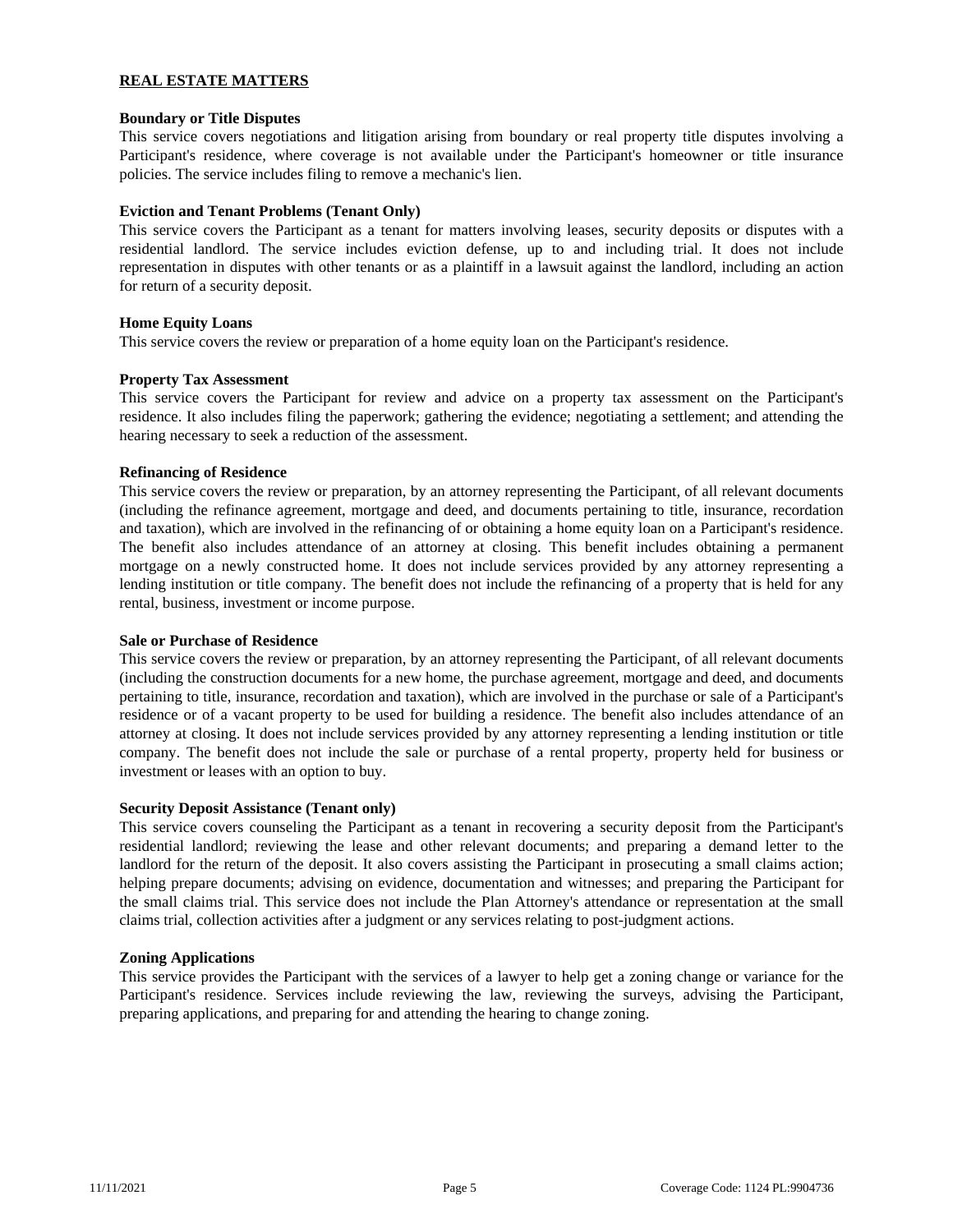# **TRAFFIC AND CRIMINAL MATTERS**

### **Juvenile Court Defense**

This service covers the defense of a Participant and a Participant's dependent child in any juvenile court matter, provided there is no conflict of interest between the Participant and the dependent child. When a conflict exists, or where the court requires separate counsel for the child, this service provides an attorney for the Plan Member only, including services for Parental Responsibility.

### **Restoration of Driving Privileges**

This service covers the Participant with representation in proceedings to restore the Participant's driving license.

### **Traffic Ticket Defense (No DUI)**

This service covers representation of the Participant in defense of any traffic ticket including traffic misdemeanor offenses, except driving under influence or vehicular homicide, including court hearings, negotiation with the prosecutor and trial.

### **WILL AND ESTATE MATTERS**

### **Living Wills**

This service covers the preparation of a living will for the Participant.

#### **Powers of Attorney**

This service covers the preparation of any power of attorney when the Participant is granting the power.

### **Probate (10% Network Discount)**

Subject to applicable law and court rules, Plan Attorneys will handle probate matters at a fee 10% less than the Plan Attorney's normal fee. It is the Participant's responsibility to pay this reduced fee and all costs.

#### **Trusts**

This service covers the preparation of revocable and irrevocable living trusts for the Participant. It does not include tax planning or services associated with funding the trust after it is created.

#### **Wills and Codicils**

This service covers the preparation of a simple or complex will for the Participant. The creation of any testamentary trust is covered. The benefit includes the preparation of codicils and will amendments. It does not include tax planning.

# **MISCELLANEOUS**

#### **Attorney Services for Non-Covered matters- 4 hours**

For non-covered matters that are not otherwise excluded, this benefit provides four hours of attorney time and services per year. The Participant is responsible to pay fees beyond the 4 hours. No more than a combined maximum total of four hours of attorney time and service are provided for the member.